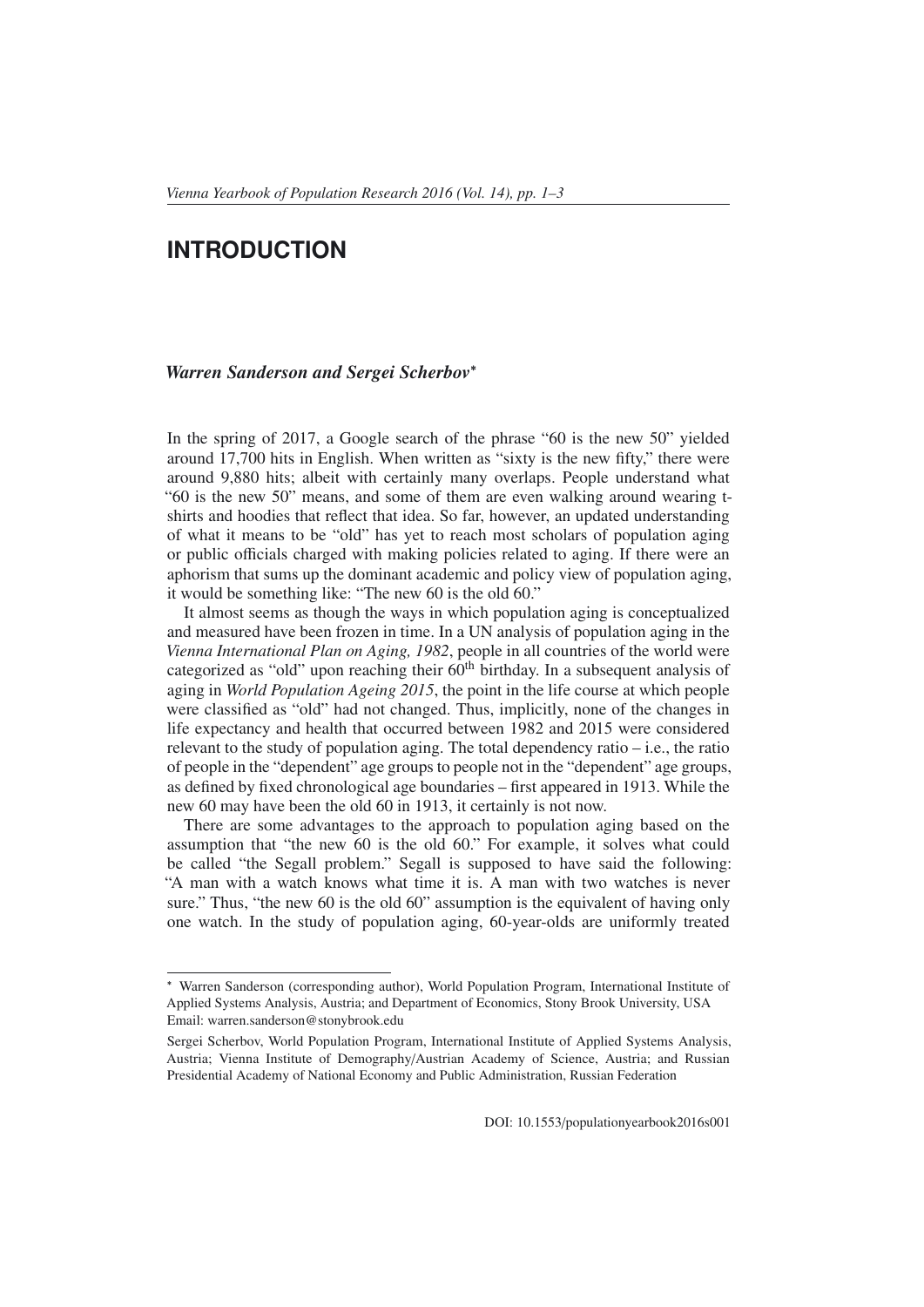as identical, regardless of whether they lived in Swaziland in 1950 or in Sweden in 2020. But considering the possibility that 60 may indeed be the new 50 leads us to think about the question of whether aging has to do with more than just chronological age. We are invited to wonder whether the watch that counts down to the end of our lives runs faster in some circumstances than in others.

It is important to have measures of age that depend on people's characteristics, such as their remaining life expectancy and their physical and cognitive health, because many behaviors are influenced by these characteristics. Moreover, changes in the behavioral patterns of age groups can have important economic and social implications. For example, older people are far more likely to engage in certain activities today than they were in the past, such as taking university classes, buying a house, or climbing a mountain.

In the last decade or so, new approaches to thinking about and measuring population aging have been developed. These approaches share the view that aging should be defined more by how people are living than by how long they have been alive. At each age, there are many aspects of people's lives that are relevant to the study of population aging, including how long they expect to live, how healthy they are, what activity limitations they have, how well they function physically and cognitively, and whether they receive a state-funded pension. These dimensions of people's lives differ across generations, across countries, and across subgroups of the population. The new 60 is not the old 60 when aging is viewed from a more holistic perspective. In recognition of this insight, the Wittgenstein Centre for Demography and Global Human Capital (IIASA, VID, and WU) brought experts on aging together in November 2014 to discuss new ways of thinking about and measuring population aging. This volume is the result of that conference.

In our introductory essay, "A Unifying Framework for the Study of Population Aging," we provide a conceptual guide to the remaining papers in the volume, and show that the Segall problem need not arise in the multidimensional study of population aging. Three papers in this volume measure population aging using prospective age in addition to chronological age. Prospective age is based on remaining life expectancy. Emelyanova and Rautio examine aging in the Arctic region; while Gnajotovic and Devedzic analyze aging in Serbia; and Basten-Gietel, Sanderson, and Scherbov explore aging in emerging market economies. Two papers address the role of health in aging. Boissonnaeult and de Beer show that in 14 European countries, changes in measures of health and labor force participation among the elderly are only weakly related. Demuru and Egidi study aging in Italy by adjusting prospective ages for measures of health. Barslund et al. show how prospective ages can be used to make dependency ratios based on National Transfer Accounts data more dynamic. Novak and Palloni show that subjective survival expectations based on survey data are largely consistent with observed life expectancies. Riffe et al. add thanatological age to the mix. Thanatological age is defined as the exact number of years a person has left to live. Riffe et al. study the joint effects of prospective and thanatological age on markers of aging and